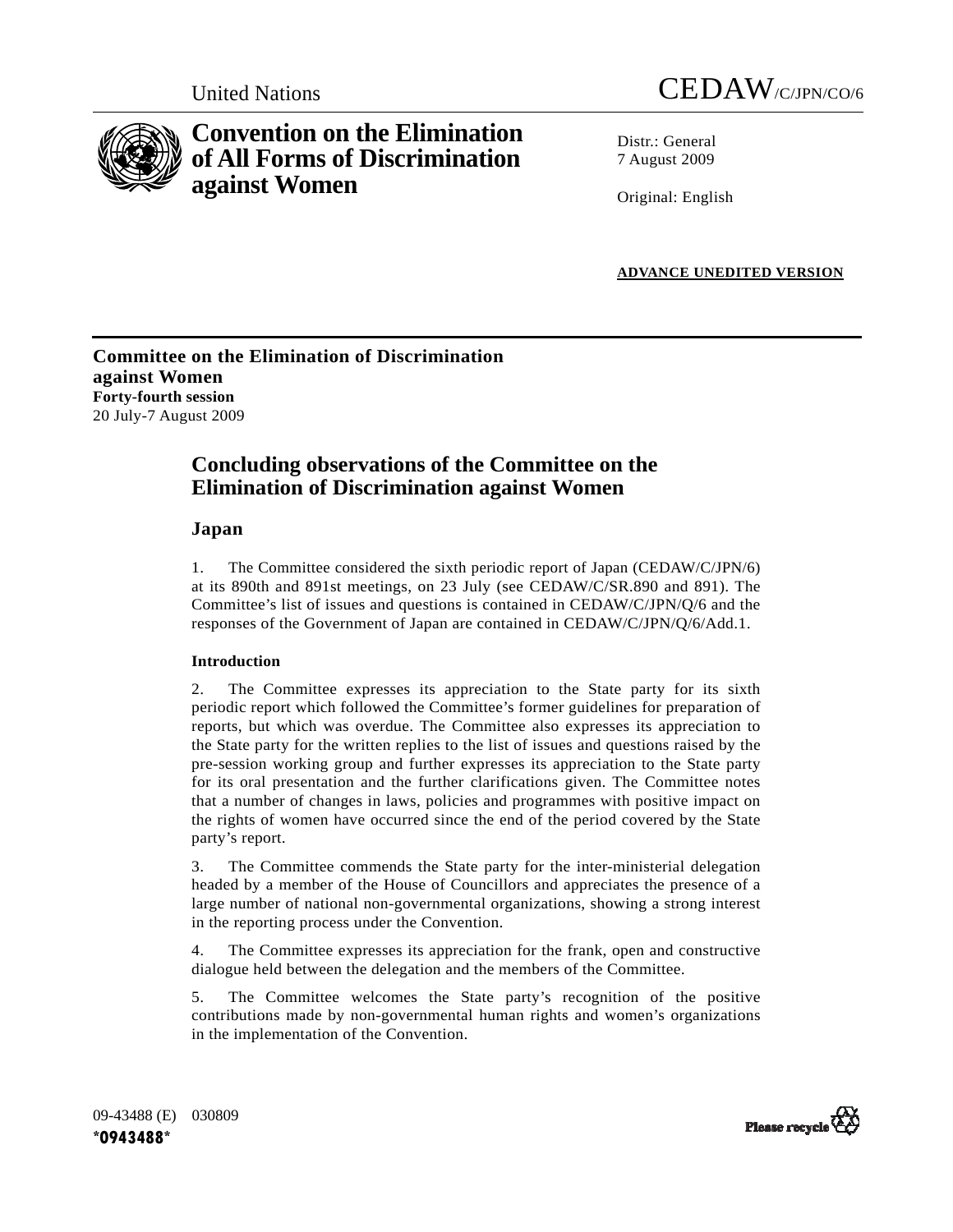#### **Positive aspects**

6. The Committee notes with appreciation that, since the consideration of its fourth and fifth periodic reports (CEDAW/C/JPN/4 and CEDAW/C/JPN/5) in 2003, the State party has enacted and revised numerous laws and legal provisions aimed at eliminating discrimination against women and promoting gender equality and achieving compliance with the State party's obligations under the Convention. In particular, it welcomes the adoption of the amendment of the Civil Act abolishing the family head system contained in article 3.1 of the Nationality Law, which enables children born out of wedlock to Japanese men and foreign women to be granted Japanese nationality regardless of whether paternity is recognized before or after the birth. The amended provision also ensures that men and women have the same rights with respect to their children's nationality.

7. The Committee commends the State party for the appointment in October 2005 of a Minister of State for Gender Equality and Social Affairs and the adoption of a comprehensive Second Basic Plan for Gender Equality in December 2005 which laid out 12 important fields towards practical realization of gender equality together with long-term policy direction until 2020.

8. The Committee welcomes the establishment in April 2004 of the Inter-Ministerial Liaison Committee on the development of measures to combat trafficking in persons and the adoption in December 2004 of an Action Plan on Measures to Combat Trafficking in Persons.

9. The Committee welcomes the State party's support for women with disabilities through the enactment in 2006 of the Services and Supports for Persons with Disabilities Act and the revised Employment Promotion Law for Persons with Disabilities (2008) which expands and reinforces measures for the employment of persons with disabilities.

10. The Committee welcomes the State party's continuous progress in reducing the maternal mortality rate, making it one of the countries with the lowest maternal mortality rates in the world.

11. The Committee notes with appreciation the enactment in 2006 of the Elderly Abuse Prevention Law which promotes measures to prevent the abuse of the elderly and provides support to caregivers.

12. The Committee appreciates the fact that the State party has integrated a gender dimension into its development cooperation programmes and is promoting women's human rights within that framework.

#### **Principal areas of concern and recommendations**

13. **The Committee recalls the State party's obligation to implement, systematically and continuously, all the provisions of the Convention, and views the concerns and recommendations identified in the present concluding observations as requiring the State party's priority attention between now and the submission of its next periodic report. Consequently, the Committee urges the State party to focus on those areas in its implementation activities and to report on actions taken and results achieved in its next periodic report. It calls upon the State party to submit the present concluding observations to all relevant ministries, to the Parliament and to the judiciary, so as to ensure their full implementation.**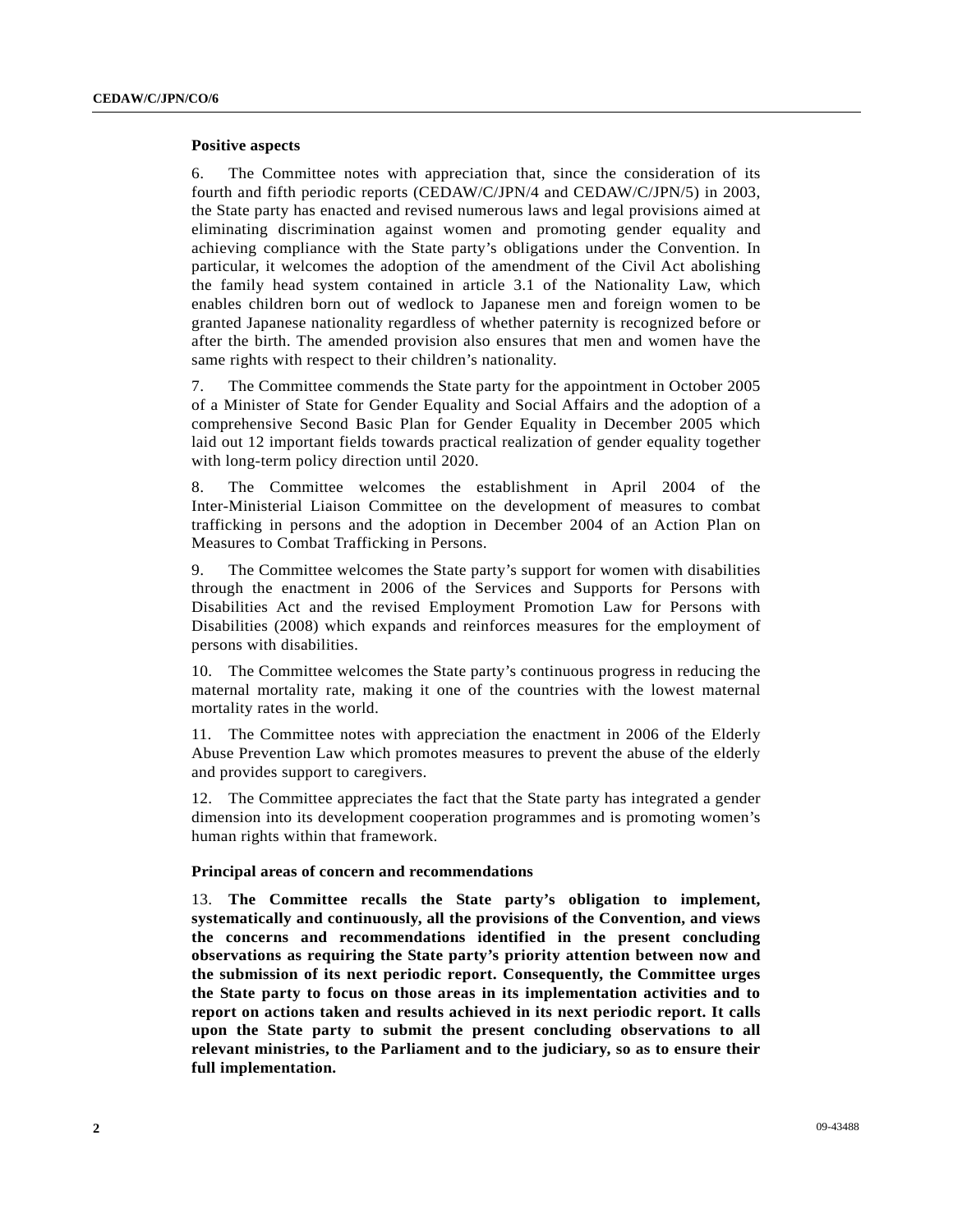#### **Parliament**

14. **While reaffirming that the Government has the primary responsibility and is particularly accountable for the full implementation of the State party's obligations under the Convention, the Committee, stressing that the Convention is binding on all branches of Government, invites the State party to encourage its national parliament, in line with its procedures, where appropriate, to take the necessary steps with regard to the implementation of these concluding observations and the Government's next reporting process under the Convention.**

#### **Previous concluding observations**

15. The Committee regrets that some of the concerns it expressed and the recommendations it made after its consideration of the State party's fourth and fifth periodic reports (CEDAW/C/JPN/4 and CEDAW/C/JPN/5) have been insufficiently addressed. It notes, in particular, that those regarding the lack of a definition of discrimination in line with the Convention, the discriminatory provisions in the Civil Code, the visibility of the Convention, the situation of women in the labour market and the wage discrimination women face and the low representation of women in high-level elected bodies have not been addressed.

16. **The Committee urges the State party to make every effort to address the previous recommendations that have not yet been implemented, as well as the concerns contained in the present concluding observations, and report on their implementation in its next periodic report.** 

#### **Discriminatory legislation**

17. The Committee is concerned that, despite its recommendation in its previous concluding observations, discriminatory legal provisions in the Civil Code with respect to the minimum age for marriage, the waiting period required for women before they can remarry after divorce and the choice of surnames for married couples have yet to be repealed. It is further concerned that children born out of wedlock continue to be discriminated against through the family registry system and in provisions on inheritance. It notes with concern the use by the State party of public opinion surveys to explain the lack of progress in the repeal of discriminatory legislation.

18. **The Committee urges the State party to take immediate action to amend the Civil Code with a view to setting the minimum age for marriage at 18 for both women and men, abolishing the six-month waiting period required for women but not men before remarriage and adopting a system to allow for the choice of surnames for married couples. It further urges the State party to repeal the discriminatory provisions in the Civil Code and in the Family Registration Law that discriminate against children born out of marriage and their mothers. The Committee points out that the obligations undertaken under the Convention by the State party upon ratification should not be solely dependent on the results of public opinion surveys, but on its obligations to align national laws in line with the provisions of the Convention as it is a part of its national legal system.**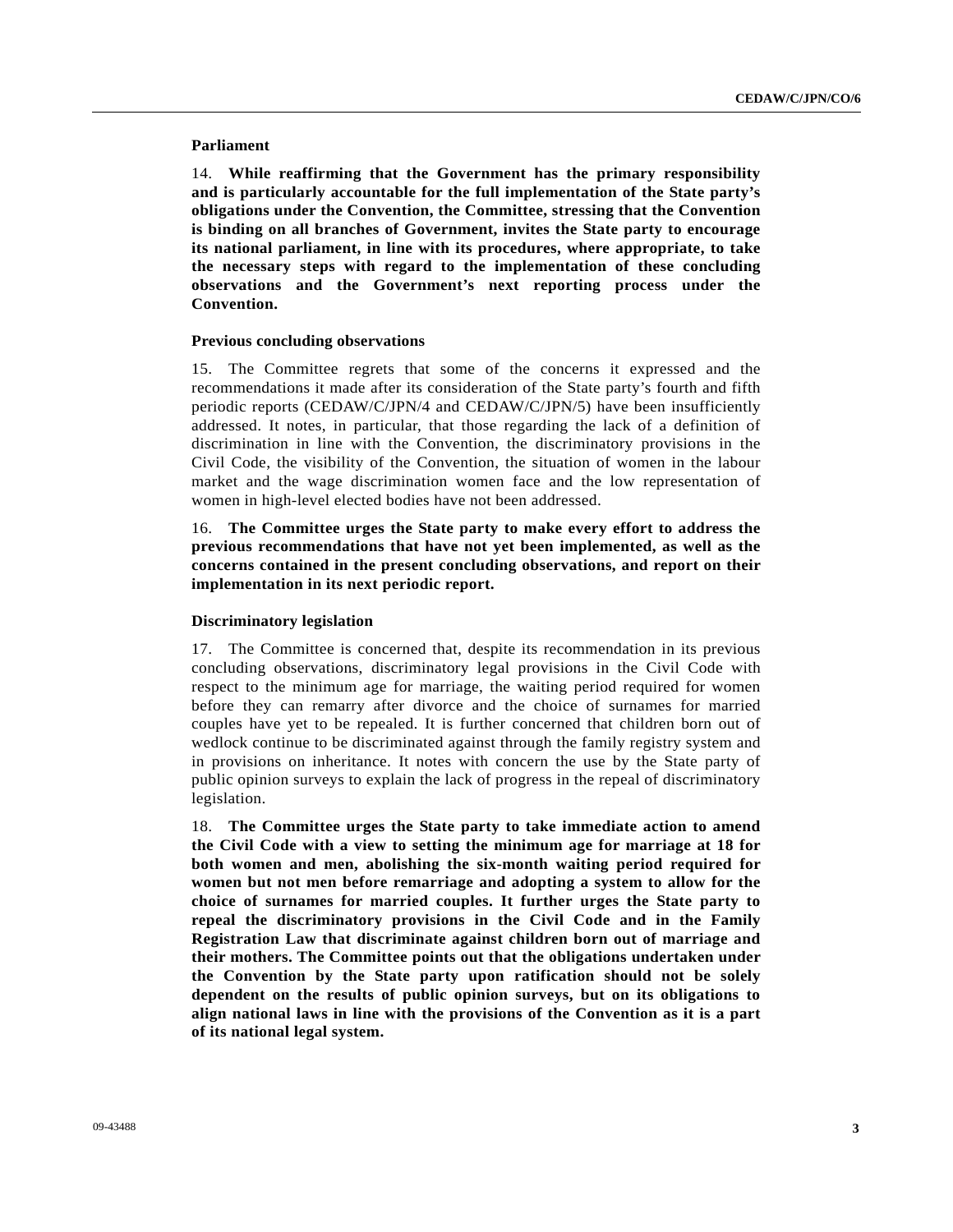#### **Legal status and visibility of the Convention**

19. The Committee is concerned that the Convention has not been given central importance as a binding human rights instrument and as a basis for the elimination of all forms of discrimination against women and the advancement of women in the State party. In this connection, while noting that article 98, paragraph 2, of the Constitution stipulates that treaties that are ratified and promulgated have legal effect as part of the State party's internal law, the Committee is concerned that the provisions of the Convention are non-self-executing and are not directly applicable in court proceedings.

20. **The Committee urges the State party to recognize the Convention as the most pertinent, broad and legally binding international instrument in the sphere of the elimination of discrimination against women. The Committee urges the State party to take immediate measures to ensure that the Convention becomes fully applicable in the domestic legal system, and that its provisions are fully incorporated into national legislation, including through the introduction of sanctions, where appropriate. It also recommends that the State party increase its efforts to raise awareness about the Convention and the Committee's general recommendations among judges, prosecutors and lawyers so as to ensure that the spirit, objectives and provisions of the Convention are well known and used in judicial processes. It furthermore recommends the State party to take measures to further increase awareness and provide capacity-building programmes for civil servants about the Convention and gender equality. It reiterates its recommendation that the State party continue to consider the ratification of the Optional Protocol and its strong belief that the mechanisms available under the Optional Protocol would strengthen the direct application of the Convention by the judiciary and assist it in understanding discrimination against women.**

#### **Definition of discrimination**

21. While noting that the Constitution enshrines the principle of equality between men and women, the Committee remains concerned at the absence of direct and clear incorporation of the Convention and of a specific definition of discrimination against women in accordance with article 1 of the Convention in domestic legislation. It regrets that the Law on Securing of Equal Opportunity and Treatment between Men and Women (hereinafter referred to as the Equal Employment Opportunity Law), which was revised in 2006, did not incorporate such a definition but introduced a narrow definition of indirect discrimination. It recalls that the absence of a specific provision with a definition of discrimination against women, encompassing both direct and indirect discrimination in both the public and private spheres, constitutes an impediment to the full application of the Convention in the State party.

22. **The Committee calls on the State party to take urgent steps to incorporate the Convention and the definition of discrimination against women, as contained in article 1 of the Convention, fully into domestic legislation and to report on progress made in this regard in its next periodic report.**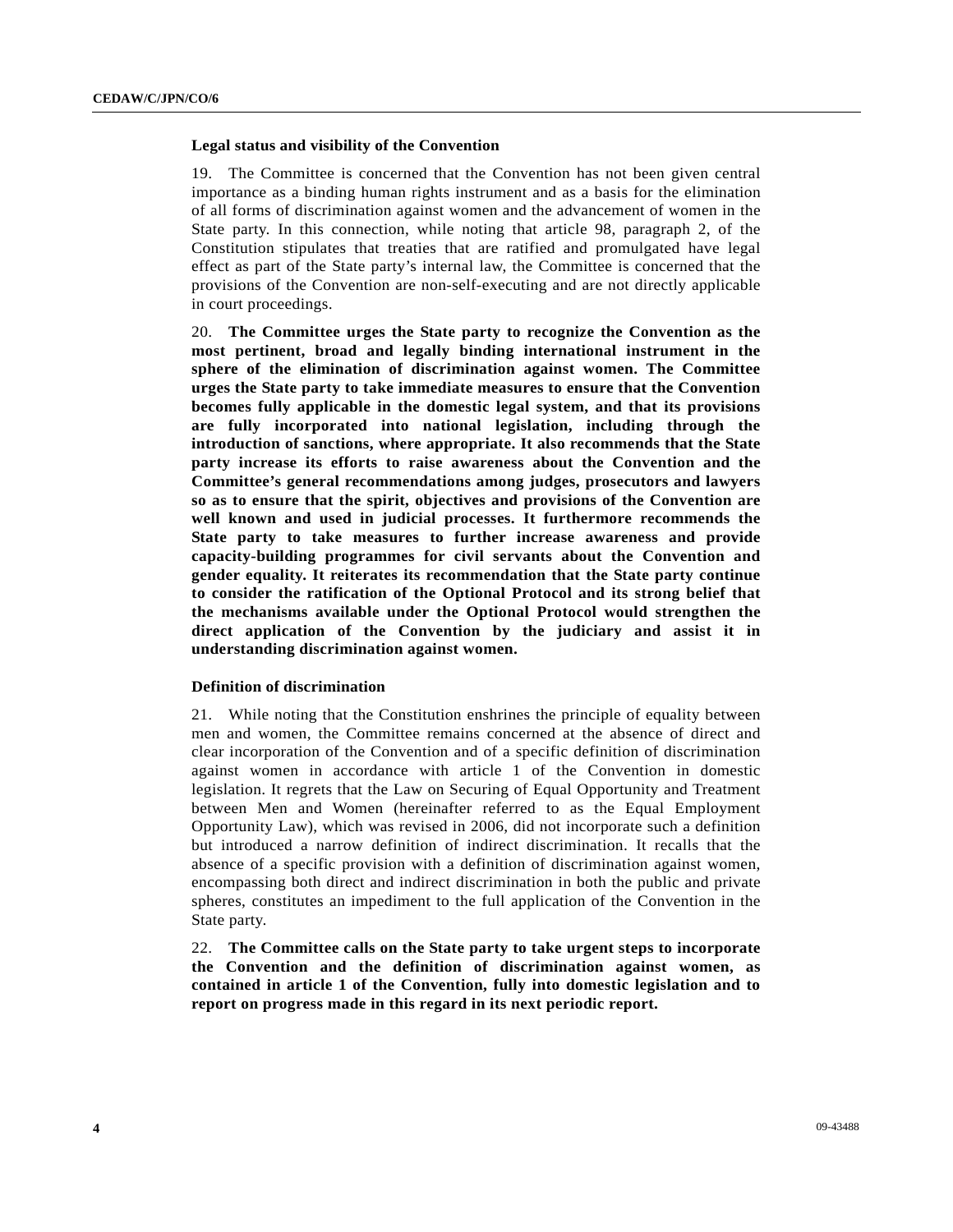#### **National human rights institution**

23. The Committee regrets that, despite its recommendation in its previous concluding observations and as highlighted by other treaty bodies, an independent national human rights institution with a wide mandate, including for the protection and promotion of women's human rights, in accordance with the Principles relating to the status of national institutions (see General Assembly resolution 48/134, annex), has not yet been established.

24. **The Committee recommends, taking account of Japan's response at the Human Rights Council at the end of the universal periodic review process (see A/HRC/8/44/Add.1, para. 1 (a)), that the State party establish within a clear time frame an independent national human rights institution in accordance with the Principles, whose competencies should include issues related to the equality of women and men.**

#### **National machinery for the advancement of women**

25. While welcoming the establishment in October 2005 of the Minister of State for Gender Equality and Social Affairs, the Committee is concerned that the Gender Equality Bureau of the Cabinet Office, which serves as the secretariat for the national machinery for gender equality, lacks the mandate and appropriate financial resources to perform its functions. The Committee regrets the lack of information in the report on the results achieved through the Second Basic Plan for Gender Equality.

26. **The Committee recommends that the State party further strengthen its national machinery for the advancement of women, including by clearly defining the mandate and responsibilities of its various components, in particular between the Minister of State for Gender Equality and Social Affairs and the Gender Equality Bureau, and enhancing coordination among them, as well as through the provision of financial and human resources. It further recommends that the Convention be used as legal framework for the design of the Third Basic Plan for Gender Equality and that monitoring mechanisms be put in place to regularly assess progress towards achievement of established goals.**

#### **Temporary special measures**

27. The Committee notes with regret that no temporary special measures are in place to accelerate de facto equality between men and women or to improve the enjoyment by women of their rights in the State party, in particular with regard to women in the workplace and the participation of women in political and public life.

28. **The Committee urges the State party to adopt, in accordance with article 4, paragraph 1, of the Convention and the Committee's general recommendation No. 25, temporary special measures, with an emphasis on the areas of employment of women and participation of women in political and public life, including women in academia, and with numerical goals and timetables to increase representation of women in decision-making positions at all levels.**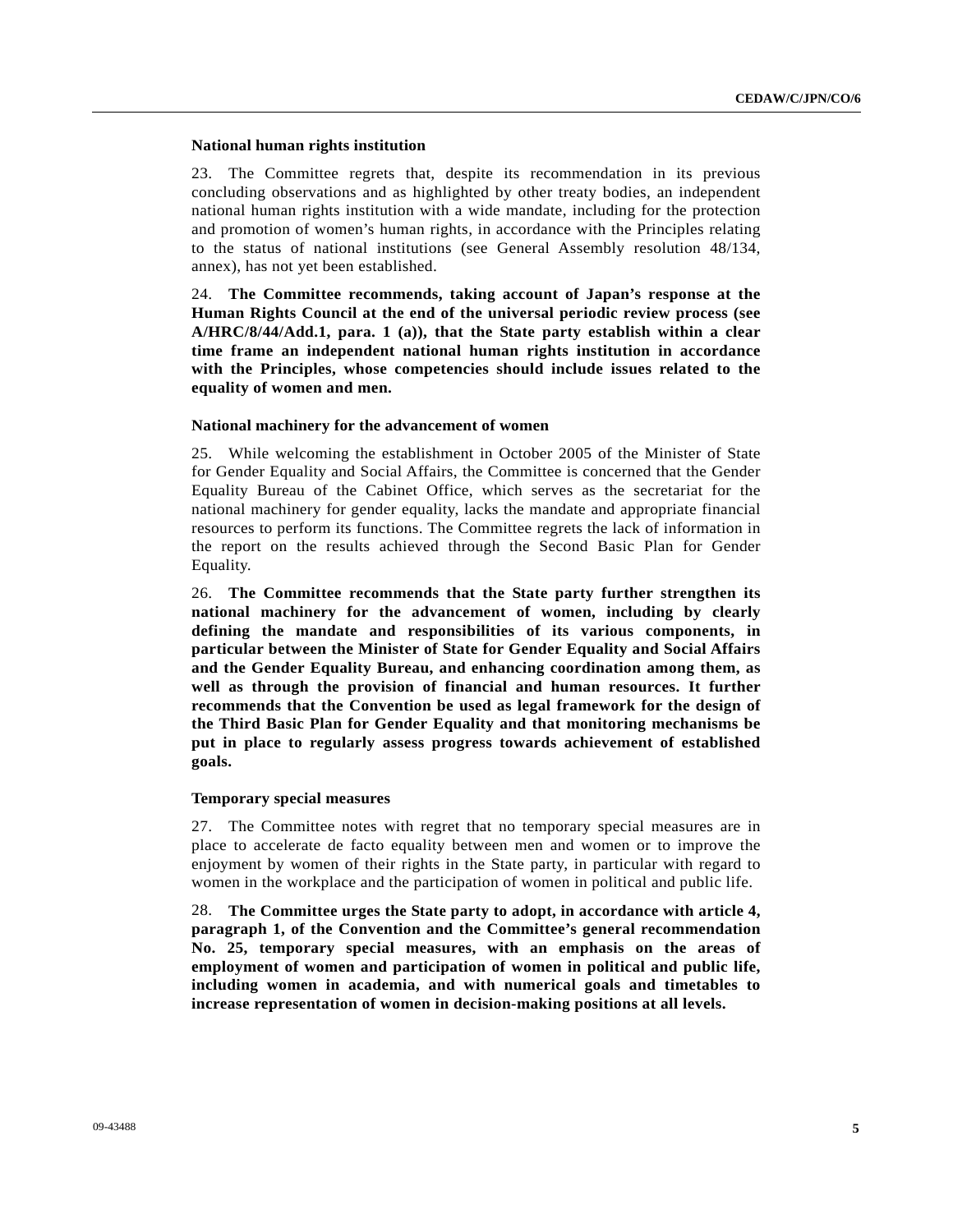#### **Stereotypes**

29. The Committee is concerned at the reported "backlash" against the recognition and promotion of women's human rights in the State party, despite the persistence of inequality between women and men. It continues to be concerned at the persistence of patriarchal attitudes and deep-rooted stereotypes regarding the roles and responsibilities of women and men in the family and in society in Japan, which threaten to undermine women's exercise and enjoyment of their human rights. The Committee notes that this persistence is, inter alia, reflected in the media and in educational textbooks and curricular materials, all of which influence women's traditional educational choices and contribute to the unequal sharing of family and domestic responsibilities, resulting in their disadvantaged situation in the labour market and their underrepresentation in political and public life and decisionmaking positions. The Committee is further concerned that stereotypical attitudes are particularly prevalent in the media, where women and men are often depicted in a stereotyped manner and that the media are becoming increasingly pornographic. The over-sexualized depiction of women strengthens the existing stereotypes of women as sex objects and continues to generate girls' low self-esteem. The Committee expresses its concern at the high incidence of gender discriminatory statements and sexist remarks made by public officers and the lack of steps taken to prevent and punish verbal violence against women.

30. **The Committee calls upon the State party to further enhance its efforts and to take proactive and sustained measures to eliminate stereotypical attitudes about the roles and responsibilities of women and men, through awareness-raising and educational campaigns. The Committee recommends that the State party encourage the mass media to promote cultural change with regard to the roles and tasks considered suitable for women and men, as required by article 5 of the Convention. The Committee requests the State party to enhance the education and in-service training of the teaching and counselling staff of all educational establishments and at all levels with regard to gender equality issues, and to speedily complete a revision of all educational textbooks and materials to eliminate gender stereotypes. The Committee urges the State party to take measures, including the criminalization of verbal violence, to ensure that Government officials do not make disparaging remarks that demean women and contribute to the patriarchal system which discriminates against women. It also urges the State party to strengthen its strategies to combat pornography and sexualization in the media and advertising and to report the results of the implementation in its next periodic report. It calls on the State party to take proactive steps including through encouraging the adoption and implementation of self-regulatory measures to ensure that media production and coverage are non-discriminatory and promote positive images of girls and women, as well as increase awareness of these issues among media proprietors and other relevant actors in the industry.**

#### **Violence against women**

31. The Committee welcomes the various efforts undertaken by the State party to combat violence against women and sexual violence since the submission of its previous periodic report, including the revision of the Act on the Prevention of Spousal Violence and the Protection of Victims (domestic law legislation) which enhances the system for issuing protection orders and requires municipalities to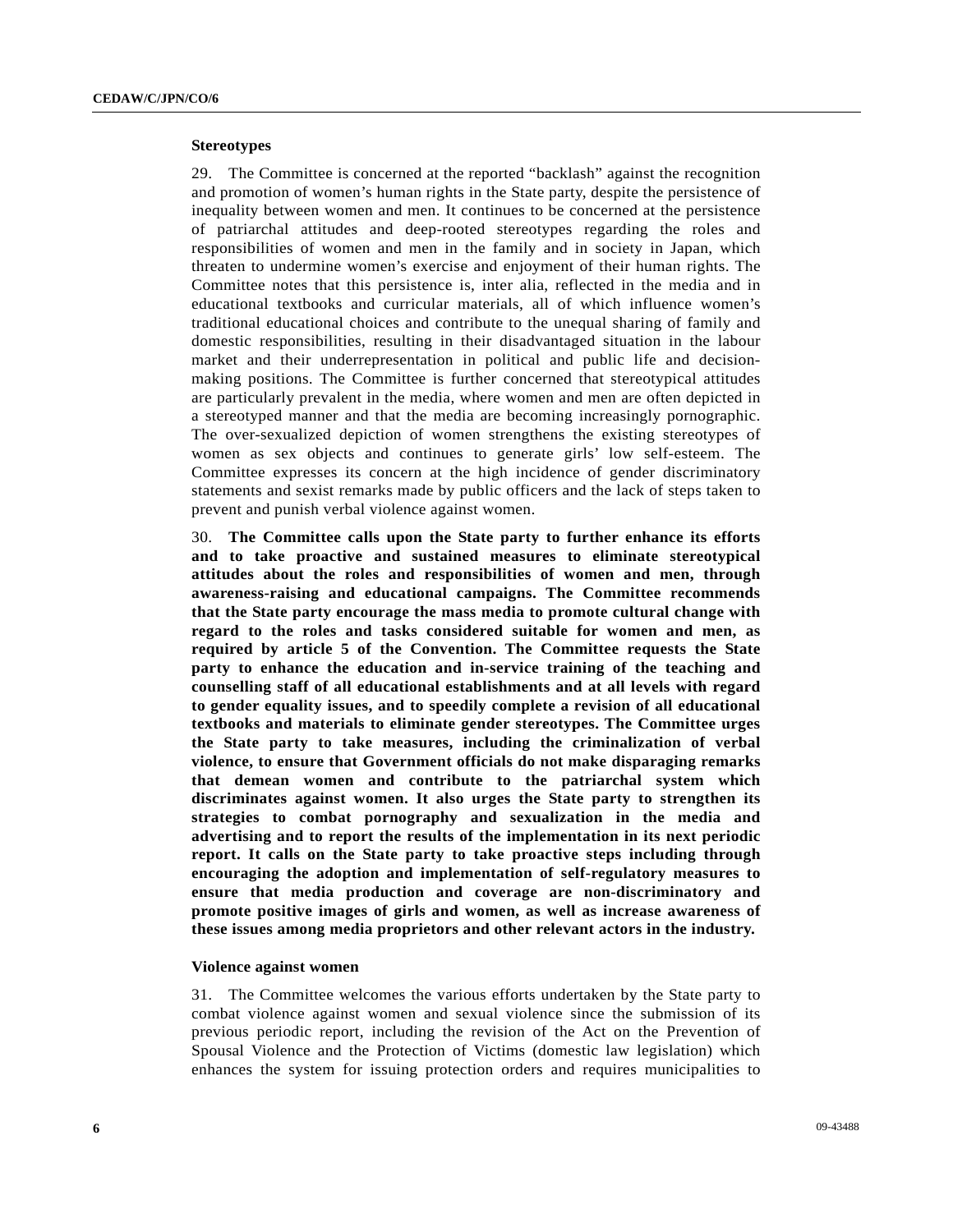establish counselling and support centres. It remains concerned that the domestic legislation does not cover all forms of violence within intimate relationships and that the time between a request for a protection order and its issuance may further endanger the victim's life. The Committee is further concerned at the obstacles women victims of domestic and sexual violence face when bringing complaints and seeking protection. It is particularly concerned at the precarious situation of immigrant women, minority women and women of vulnerable groups in this context which may prevent them from reporting cases of domestic and sexual violence. The Committee also expresses concern about the lack of information and data provided about the prevalence of all forms of violence against women.

32. **The Committee calls upon the State party to address violence against women as a violation of women's human rights and to make full use of the Committee's general recommendation No. 19 in its efforts to address all forms of violence against women. It urges the State party to intensify its awarenessraising efforts with regard to the unacceptability of all such violence, including domestic violence. It recommends that the State party strengthen its work on violence against women and speed up the issuance of protection orders and open a 24-hour free hot-line for counselling women victims of violence against women. It also recommends that the State party ensure that high-quality support services are provided to women, including immigrant women and women of vulnerable groups, in order for them to bring complaints, seek protection and redress, thus ensuring that they do not have to stay in violent or abusive relationships. In this respect, the State party should take the necessary measures to facilitate the reporting of domestic and sexual violence. The Committee recommends that the State party implement comprehensive awareness-raising programmes throughout the country directed at these groups of vulnerable women. It calls upon the State party to ensure that public officials, especially law enforcement personnel, the judiciary, health-care providers and social workers, are fully familiar with relevant legal provisions and are sensitized to all forms of violence against women, and that they are capable of providing adequate support to victims. It urges the State party to collect data and to conduct research on the prevalence, causes and consequences of all forms of violence against women, including domestic violence, and to use such data as the basis for further comprehensive measures and targeted intervention. It invites the State party to include statistical data and the results of measures taken in its next periodic report.** 

33. The Committee is concerned that, under the Penal Code, the crime of sexual violence is prosecuted only upon complaint by the victim and is still considered to be a crime against morality. The Committee further remains concerned that the penalty for rape remains low and that incest and marital rape are not defined explicitly as crimes under the Penal Code.

**34. The Committee urges the State party to eliminate in its Penal Code the requirement of the victim's complaint in order to prosecute crimes of sexual violence and to define sexual crimes as crimes involving violations of women's rights to bodily security and integrity, to increase the penalty for rape and to include incest as a specific crime.**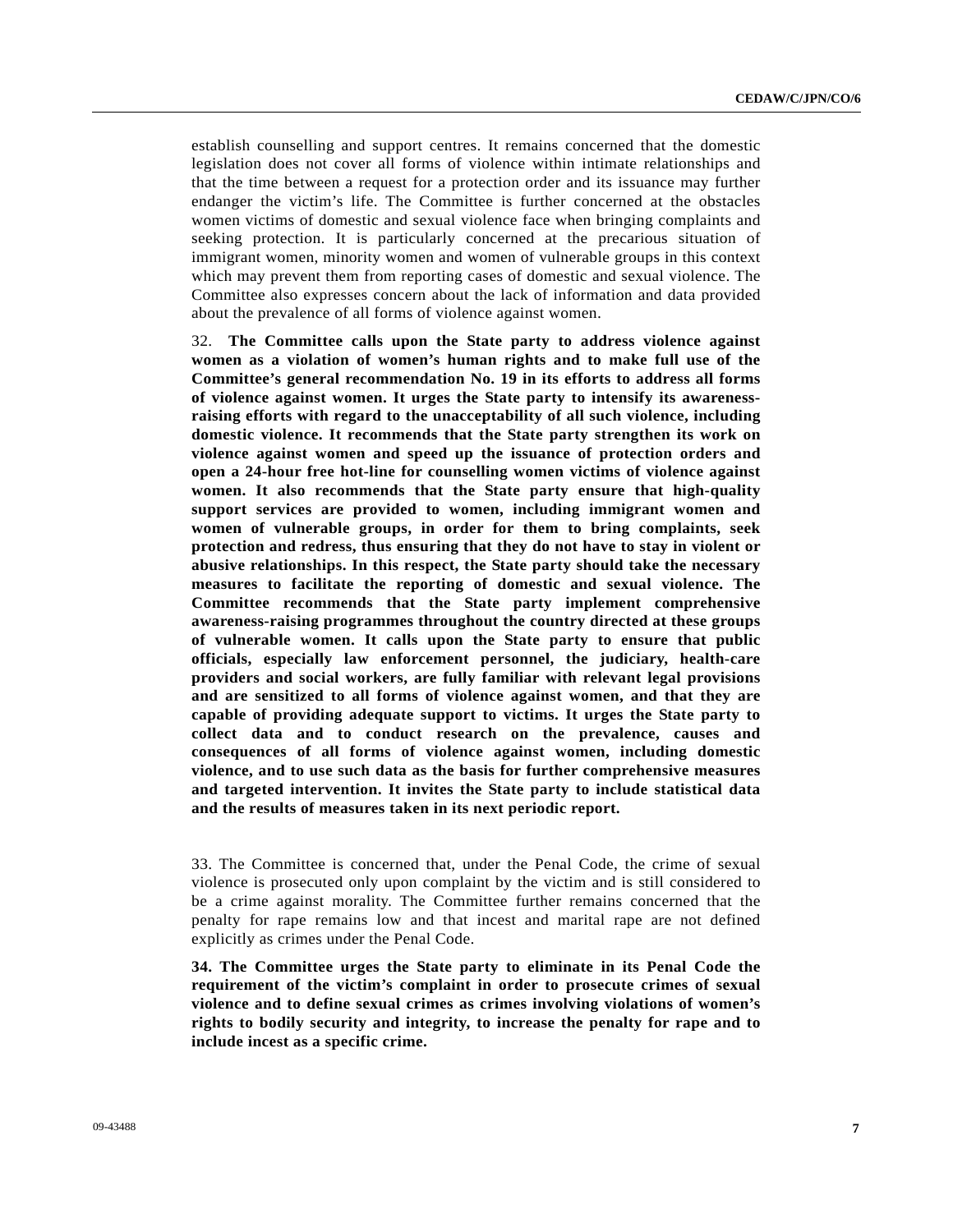35. While the Committee welcomes legislative measures taken against child prostitution, such as the revision of the Act Banning Child Prostitution and Child Pornography which increased the maximum term of imprisonment for offences committed under this legislation, the Committee is concerned at the normalization of sexual violence in the State party as reflected by the prevalence of pornographic video games and cartoons featuring rape, gang rape, stalking and the sexual molestation of women and girls. The Committee notes with concern that these video games and cartoons fall outside the legal definition of child pornography in the Act Banning Child Prostitution and Child Pornography.

36. **The Committee strongly urges the State party to ban the sale of video games or cartoons involving rape and sexual violence against women which normalize and promote sexual violence against women and girls. The Committee also recommends that, as indicated in the delegation's oral assurance during the constructive dialogue, the State party include this issue in its revision of the Act Banning Child Prostitution and Child Pornography.** 

37. The Committee notes that some steps were taken by the State party to address the situation of "comfort women" but regrets the State party's failure to find a lasting solution for the situation of "comfort women" victimized during the Second World War and expresses concern at the deletion of references to this issue in school textbooks.

38. **The Committee reiterates its recommendation that the State party urgently endeavour to find a lasting solution for the situation of "comfort women" which would include the compensation of victims, the prosecution of perpetrators and the education of the public about these crimes.** 

#### **Trafficking and exploitation of prostitution**

39. While welcoming the efforts undertaken by the State party to combat human trafficking, such as its establishment of the Anonymous Reporting Model Project, the Committee remains concerned about the persistence of trafficking in women and girls, the exploitation of prostitution, and the lack of measures aimed at rehabilitating women victims of trafficking. While noting with satisfaction the sharp decrease in the granting of entertainment visas, the Committee is concerned at information suggesting that internship and trainee programmes could be used for the purposes of forced labour and sexual exploitation. The Committee is further concerned that prostitutes are subject to prosecution under the Anti-Prostitution Law, while their clients do not face punishment.

40. **The Committee requests the State party to take further measures to protect and support victims of trafficking and address the root cause of trafficking by increasing its efforts to improve the economic situation of women, thereby eliminating their vulnerability to exploitation and traffickers, as well as to take measures for the rehabilitation and social integration of women and girls who are victims of exploitation of prostitution and trafficking. The Committee calls on the State party to take appropriate measures to suppress the exploitation of prostitution of women, including by discouraging the demand for prostitution. It also urges the State party to take measures to facilitate the reintegration of prostitutes into society and provide rehabilitation and economic empowerment programmes for women and girls exploited in prostitution. The Committee requests the State party to continue to monitor the**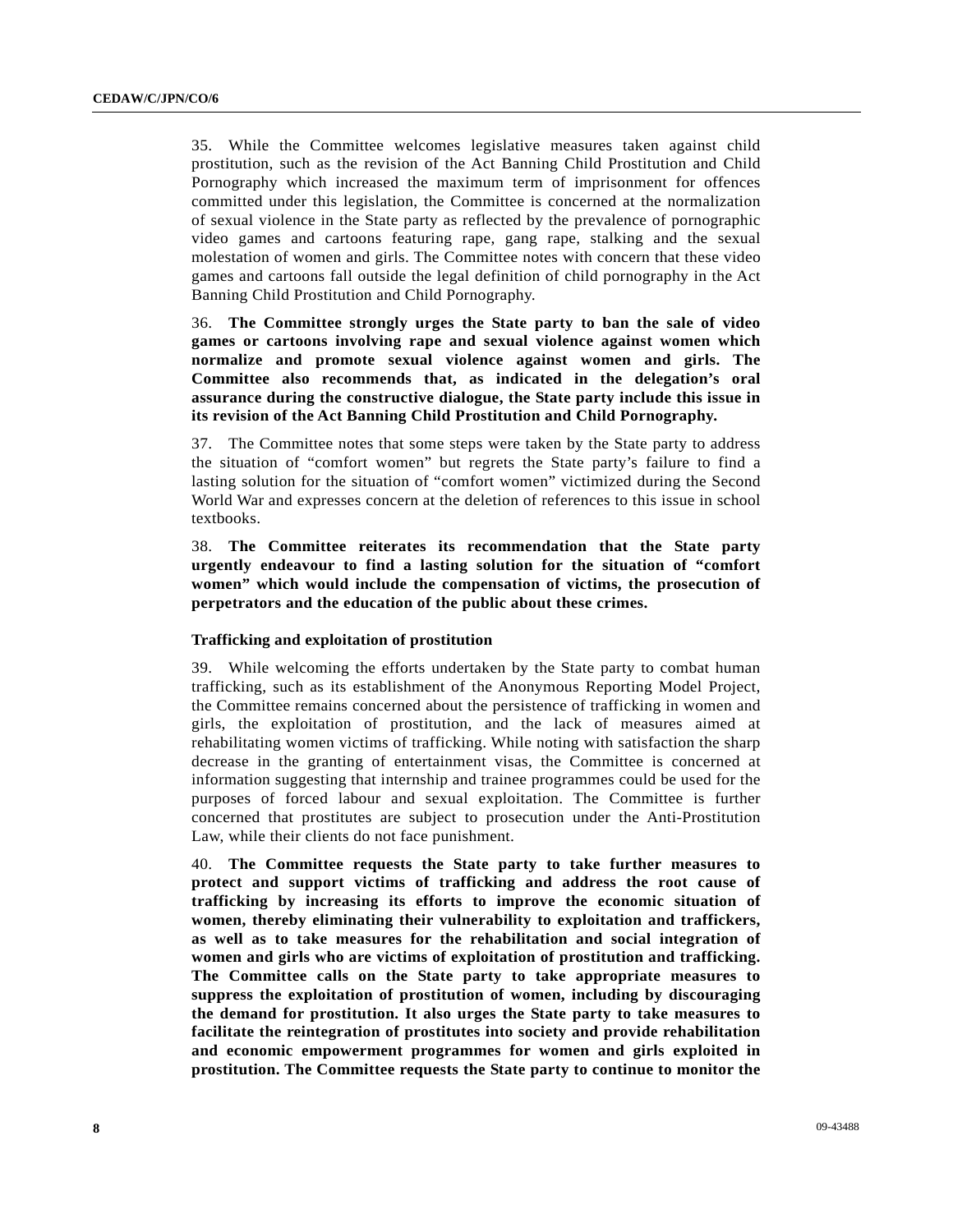**issuance of visas for internship and trainee programmes closely. The Committee calls upon the State party to ratify the Protocol to Prevent, Suppress and Punish Trafficking in Persons, Especially Women and Children, supplementing the United Nations Convention against Transnational Organized Crime.**

#### **Equal participation in political and public life**

41. The Committee is concerned at the low percentage of women in high-ranking positions in the Government, the Diet, the local assemblies, the judiciary, academia and the diplomatic service. It notes the lack of statistics on the participation of minority women in political and public life.

42. **The Committee urges the State party to strengthen its efforts to increase the representation of women in political and public life, through, inter alia, the implementation of special measures in accordance with article 4, paragraph 1, of the Convention, and with the Committee's general recommendation No. 25, in order to accelerate the realization of women's de facto equality with men. It encourages the State party to ensure that the representation of women in political and public bodies reflects the full diversity of the population. The Committee requests the State party to provide data and information on the representation of women, including migrant and minority women, in political and public life, in academia and in the diplomatic service, in its next periodic report. It calls upon the State party to consider using a range of possible measures, such as quotas, benchmarks, targets and incentives, in particular with regard to the accelerated implementation of articles 7, 8, 10, 11, 12 and 14 of the Convention.** 

#### **Education**

43. While noting the many initiatives undertaken to ensure women's equal rights with men in the field of education, the Committee is concerned that, despite strong opposition, the Basic Act on Education has been amended and article 5, which refers to the promotion of gender equality, has been removed. The Committee also notes with concern that women continue to be concentrated in traditional fields of study and are underrepresented in academia as students and as faculty members, particularly at the professorial level.

44. **The Committee recommends that the State party give serious consideration to reintegrating the promotion of gender equality in the Basic Act on Education so that the State party's commitment under the Convention to protect women's full rights in the field of education is integrated into domestic law. The Committee also urges the State party to ensure that education policy includes measures to encourage girls and women to pursue education and training in non-traditional fields and so broaden their opportunities for employment and careers in better paying sectors of the economy. The Committee recommends that in the Third Basic Plan for Gender Equality the quota set for the ratio of female faculty in university and colleges be increased from 20 per cent to ultimately facilitate movement towards parity in the sex ratio in these institutions.**

#### **Employment**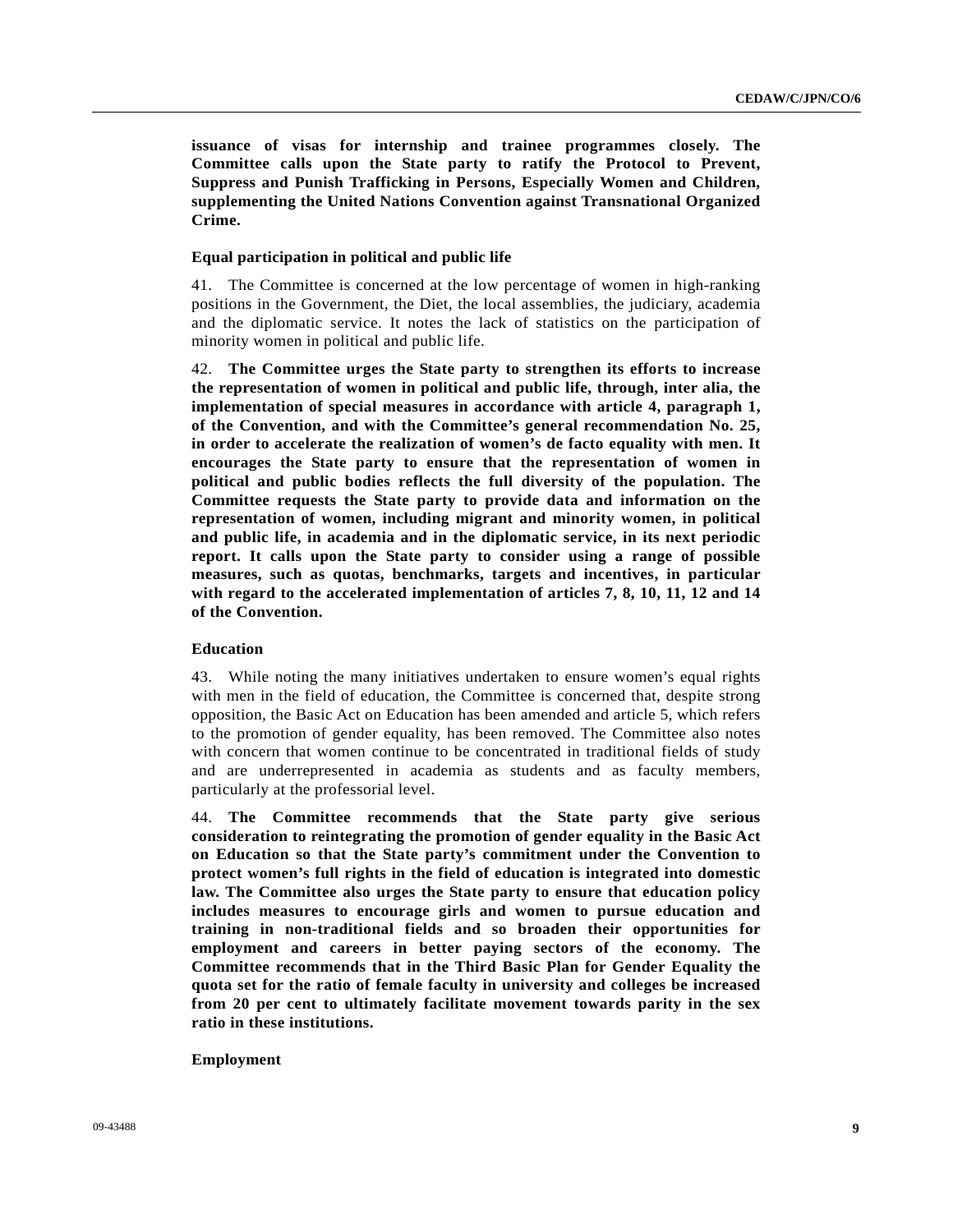45. The Committee remains concerned about women's disadvantaged situation in the labour market, as reflected in the significant vertical and horizontal occupational segregation between women and men. The Committee is particularly concerned that the "employment management category" in the Administrative Guideline under the Equal Opportunity Law may provide leeway for employers to introduce a trackbased system which discriminates against women. It is also concerned about the persistence of a very high gender-based wage gap of 32.2 per cent in hourly earnings among full-time workers and of an even higher gender-based wage gap among part-time workers, the predominance of women in fixed-term and part-time employment and illegal dismissal of women due to pregnancy and childbirth. The Committee also expresses concern regarding the inadequate protections and sanctions within existing labour laws. In particular, the Committee is concerned about the absence in the Labour Standards Law of a provision recognizing the principle of equal pay for equal work and work of equal value in accordance with the Convention and ILO Convention No. 100. The Committee also expresses concern at widespread sexual harassment in the workplace and the fact the legislation includes measures to identify companies that fail to prevent sexual harassment, and no punitive measures to enforce compliance beyond publicizing the names of the offending companies. The Committee is further concerned at the lengthy legal processes on employment issues, which are not understood by women and which impede them from obtaining redress in the courts, as provided for under article 2 (c) of the Convention.

46. **The Committee urges the State party to prioritize the realization of women's de facto equality with men in the labour market, so as to achieve full compliance with article 11 of the Convention. It recommends that the State party take concrete measures, including temporary special measures in accordance with article 4, paragraph 1, of the Convention and the Committee's general recommendation No. 25, to eliminate both vertical and horizontal occupational segregation and close the gender-based wage gap between women and men, as well as measures to prevent the practice of illegal dismissal of women in cases of pregnancy and childbirth. It encourages the State party to establish sanctions for discrimination against women in the employment field in both the public and private sectors, including sexual harassment, so as to create effective enforcement and monitoring mechanisms and to ensure that women have access to means of redress, including legal aid and timely disposal of their cases.** 

#### **Reconciliation of family and work life**

47. While welcoming the State party's legislative and policy efforts, such as the Charter for Work-Life Balance, the Action Policy for Promoting Work-Life Balance and the Strategy to Support Children and Family, as well as other measures to improve the reconciliation of family and work life, the Committee is concerned that domestic and family responsibilities are still primarily borne by women, and that this is reflected in the extremely low rate of men who take parental leave and by the fact that women interrupt their careers or engage in part-time jobs to meet family responsibilities.

48. **The Committee encourages the State party to step up its efforts to assist women and men to strike a balance between family and employment responsibilities, inter alia through further awareness-raising and education**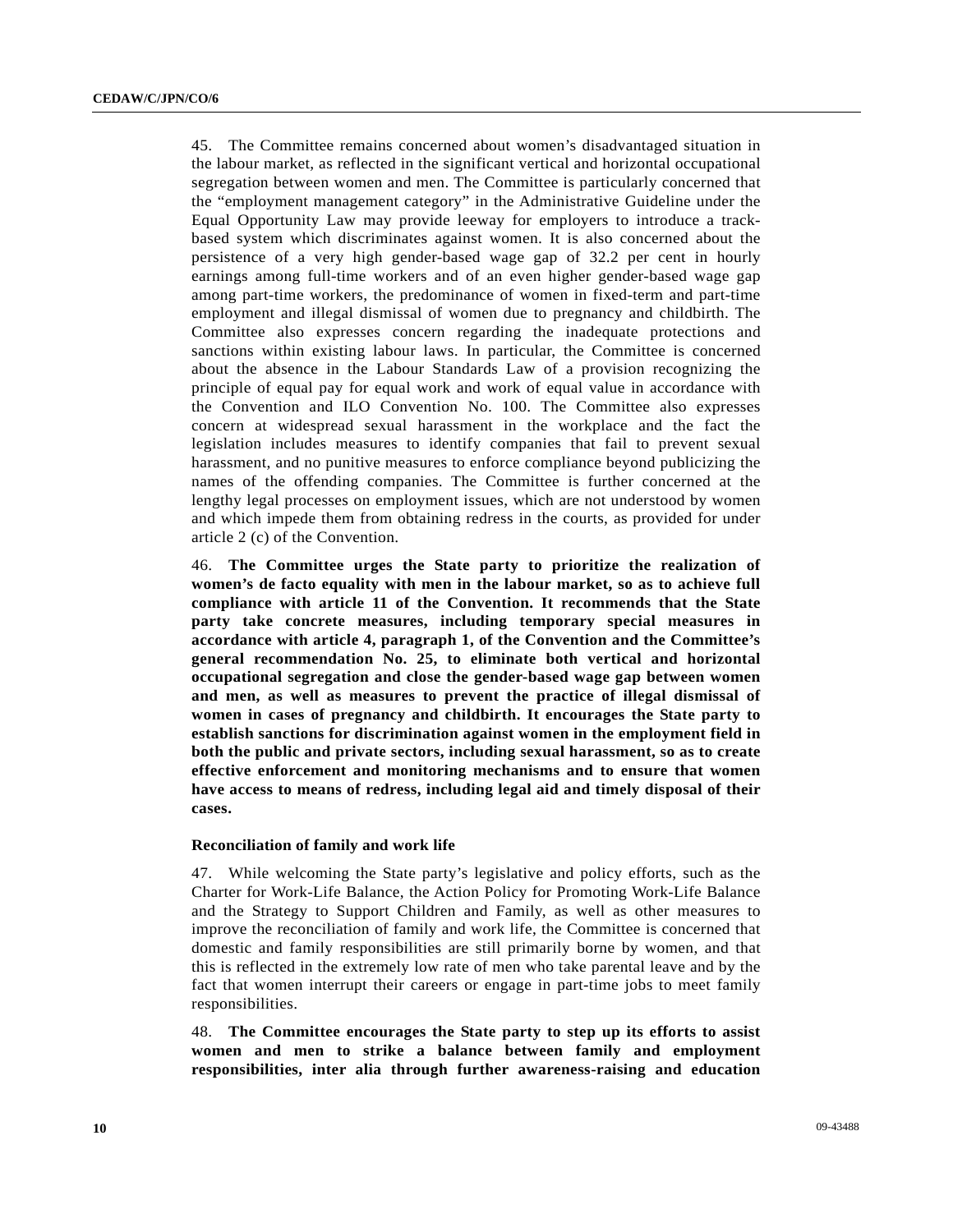**initiatives for both women and men on the adequate sharing of care of children and domestic tasks, as well as by ensuring that part-time employment is not taken up almost exclusively by women. The Committee urges the State party to strengthen its efforts to improve the provision and affordability of childcare facilities for children of different age groups and encourage more men to avail themselves of parental leave.**

#### **Health**

49. While commending the State party for the high quality of its health services, the Committee is concerned about the recent increase in the prevalence of sexually transmitted disease, including HIV/AIDS, among Japanese women. It is also concerned at the high ratio of abortion among teenage girls and young women and at the fact that women who elect to undergo abortion can be subjected to punishment under the Penal Code. The Committee regrets the lack of information on the mental and psychological health of women.

50. **The Committee recommends that the State party promote sexual health education targeted at adolescent girls and boys, and ensure access to sexual health information and all services, including those directed at interruption of pregnancies, for all women and girls. The Committee also requests the State party to provide, in its next report, sex-disaggregated data on health and the provision of health care and more information and data on the prevalence of, and measures taken against, sexually transmitted diseases, including HIV/AIDS, among women. The Committee recommends that the State party amend, when possible, its legislation criminalizing abortion in order to remove punitive provisions imposed on women who undergo abortion, in line with the Committee's general recommendation No. 24 on women and health and the Beijing Declaration and Platform for Action. The Committee requests the State party to include in its next report information on the mental and psychological health of women.** 

#### **Minority women**

51. The Committee regrets the lack of information and statistical data about the situation of minority women in the State party, who suffer from multiple discrimination based on gender and ethnic origin, both in society at large and within their communities. The Committee further regrets the absence of any proactive measures, including a policy framework for each minority group, to promote the rights of minority women.

52. **The Committee urges the State party to take effective measures, including the establishment of a policy framework and the adoption of temporary special measures, to eliminate discrimination against minority women. To this end, the Committee urges the State Party to appoint minority women representatives to decision-making bodies. The Committee reiterates its previous request (A/58/38, para. 366) that the State party include information on the situation of minority women in Japan, especially with regard to education, employment, health, social welfare and exposure to violence, in its next periodic report. In this context, the Committee calls upon the State party to conduct a comprehensive study on the situation of minority women, including indigenous Ainu, Buraku and Zainichi Korean and Okinawa women.**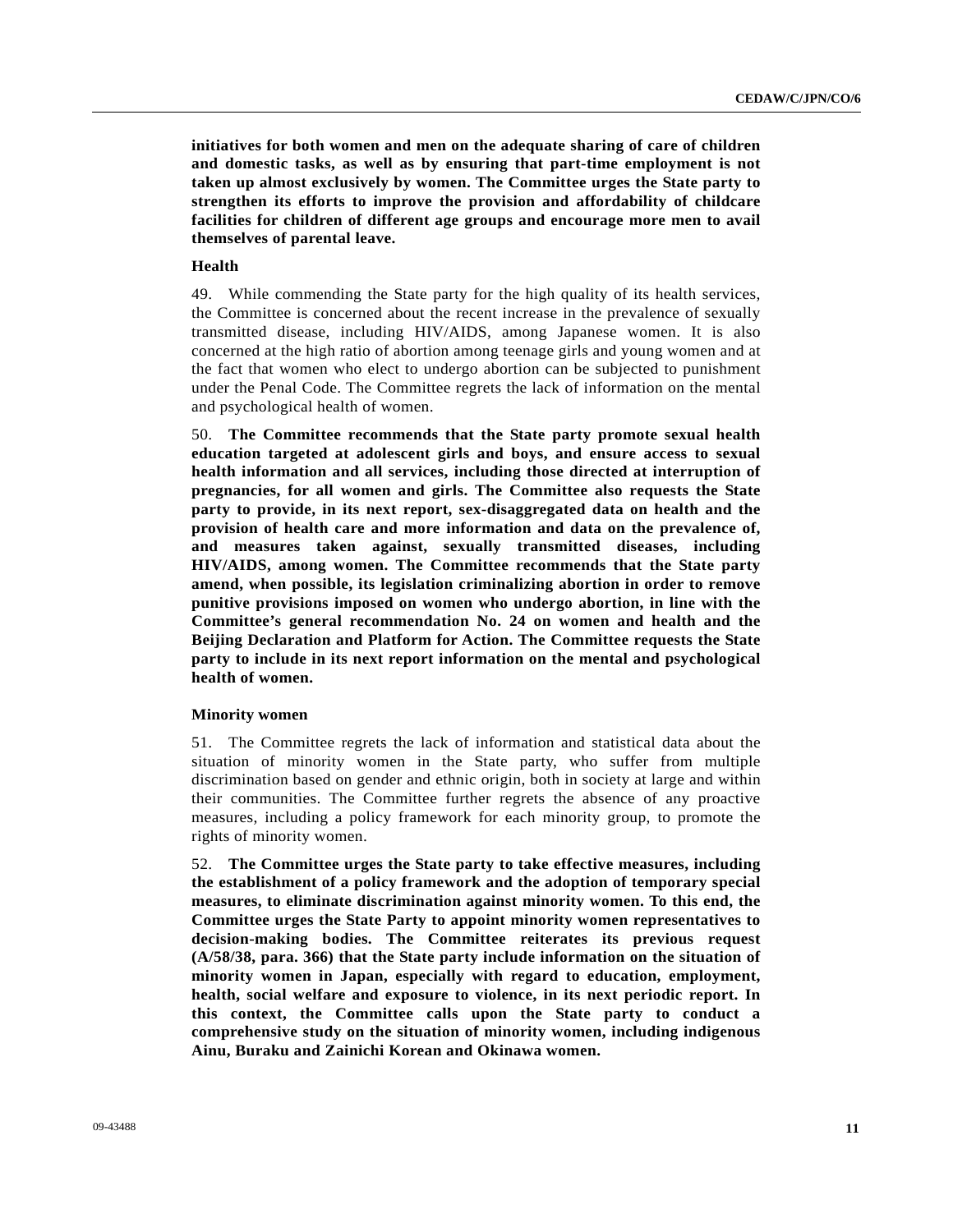#### **Vulnerable groups of women**

53. The Committee notes the lack of information and statistics about vulnerable groups of women, particularly rural women, single mothers, women with disabilities, refugees and migrant women who often suffer from multiple forms of discrimination, especially in regard to access to employment, health care, education and social benefits.

54. **The Committee requests the State party to provide, in its next report, a comprehensive picture of the de facto situation of vulnerable groups of women in all areas covered by the Convention, and information on specific programmes and achievements. The Committee calls upon the State party to adopt gender-specific policies and programmes that would cater to the specific needs of vulnerable groups of women.**

#### **Beijing Declaration and Platform for Action**

55. **The Committee urges the State party to continue to utilize, in implementing its obligations under the Convention, the Beijing Declaration and Platform for Action, which reinforce the provisions of the Convention, and requests the State party to include information thereon in its next periodic report.** 

#### **Millennium Development Goals**

56. **The Committee emphasizes that full and effective implementation of the Convention is indispensable for achieving the Millennium Development Goals. It calls for the integration of a gender perspective and explicit reflection of the provisions of the Convention in all efforts aimed at the achievement of the Goals, and requests the State party to include information thereon in its next periodic report.**

#### **Ratification of other treaties**

57. **The Committee notes that States' adherence to the nine major international human rights instruments**[1](#page-11-0) **would enhance the enjoyment by women of their human rights and fundamental freedoms in all aspects of life. The Committee therefore encourages the Government of Japan to consider ratifying the instruments to which it is not yet a party, namely, the International Convention on the Protection of the Rights of All Migrant Workers and Members of Their Families and the Convention on the Rights of Persons with Disabilities.**

#### **Dissemination**

<span id="page-11-0"></span>**\_\_\_\_\_\_\_\_\_\_\_\_\_\_\_\_\_\_** 

<sup>1</sup> The International Covenant on Economic, Social and Cultural Rights, the International Covenant on Civil and Political Rights, the International Convention on the Elimination of All Forms of Racial Discrimination, the Convention on the Elimination of All Forms of Discrimination against Women, the Convention against Torture and Other Cruel, Inhuman or Degrading Treatment or Punishment, the Convention on the Rights of the Child, the International Convention on the Protection of the Rights of All Migrant Workers and Members of Their Families, the International Convention for the Protection of All Persons from Enforced Disappearance and the Convention on the Rights of Persons with Disabilities.